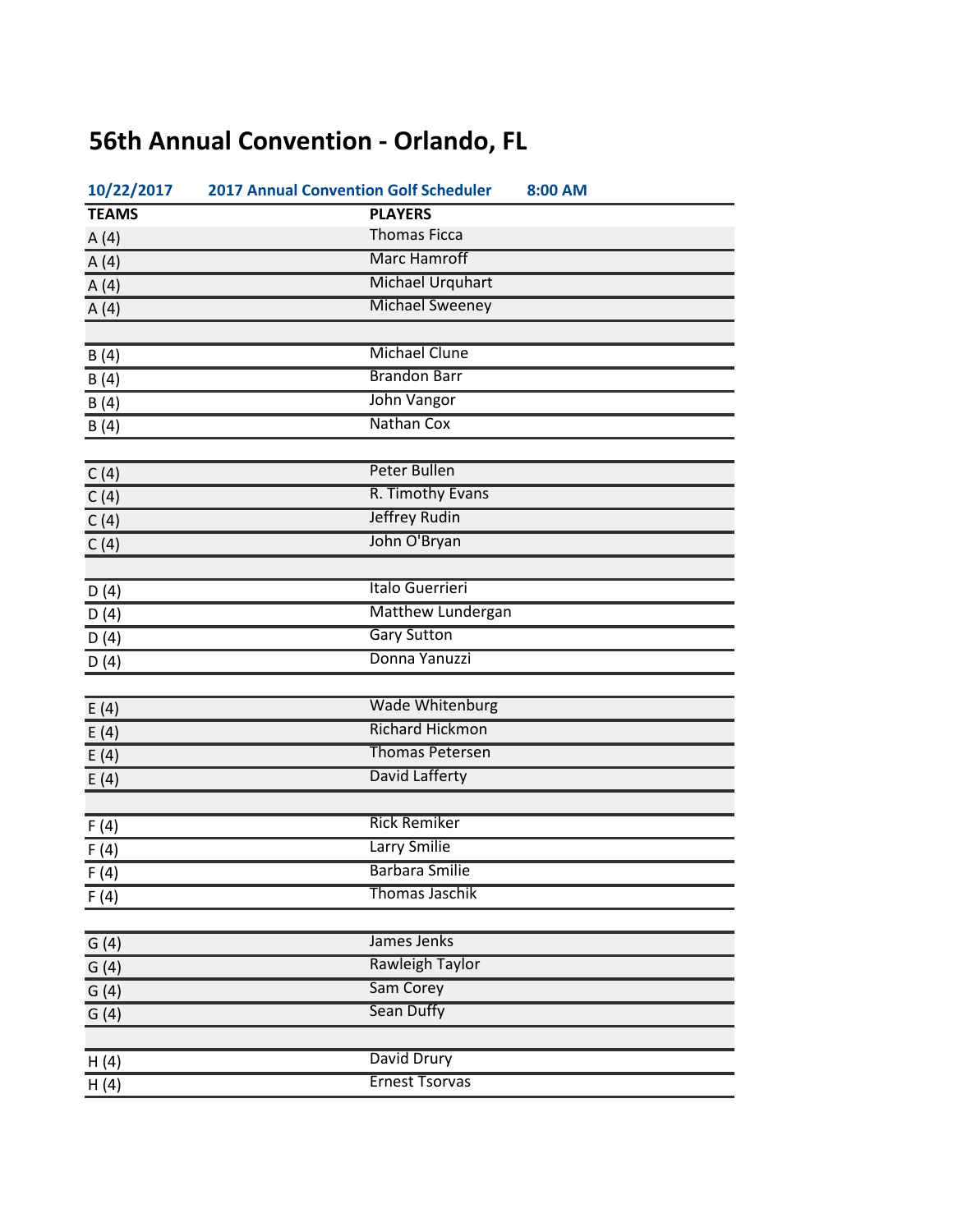| H(4)            | Michael Romanowski          |  |
|-----------------|-----------------------------|--|
| H(4)            | <b>Brian Trebels</b>        |  |
|                 |                             |  |
| 1(4)            | <b>Thomas Mariani</b>       |  |
| 1(4)            | <b>Brett Davis</b>          |  |
| 1(4)            | <b>Jud Snyder</b>           |  |
| $\mathsf{I}(4)$ | Dave Fate                   |  |
|                 |                             |  |
| J(4)            | Jeffry Elliott, CLFP        |  |
| J(4)            | Jesse Johnson               |  |
| J(4)            | <b>RJ</b> Grimshaw          |  |
| J(4)            | <b>Bryan Hunt</b>           |  |
|                 |                             |  |
| K(4)            | <b>Patrick Callahan</b>     |  |
| K(4)            | <b>Thomas Rutherford</b>    |  |
| K(4)            | <b>Scott Grady</b>          |  |
| K(4)            | Kevin Ronan                 |  |
|                 |                             |  |
| L(4)            | Patricia Widmar             |  |
| L(4)            | Dennis Roesslein            |  |
| L(4)            | <b>Martha McGuire</b>       |  |
| L(4)            | <b>Andrew Cotter</b>        |  |
|                 |                             |  |
| M(4)            | Robert Boyer, CLFP          |  |
| M(4)            | <b>Terey Jennings, CLFP</b> |  |
| M(4)            | <b>Hugh Swandel</b>         |  |
| M(4)            | <b>Andy Fishburn</b>        |  |
|                 |                             |  |
| N(4)            | Robert Fisher, CLFP         |  |
| N(4)            | David Salome, CLFP          |  |
| N(4)            | <b>Steve Dinkelaker</b>     |  |
| N(4)            | Chris Lerma, CLFP           |  |
|                 |                             |  |
| O(4)            | No Players Assigned         |  |
| P(4)            | <b>Thomas Klassen</b>       |  |
| P(4)            | <b>Rudy Trebels</b>         |  |
| P(4)            | <b>Michael Dance</b>        |  |
| P(4)            | <b>Kelly Geiger</b>         |  |
|                 |                             |  |
| Q(4)            | <b>Mitchell Cohen</b>       |  |
| Q(4)            | <b>Gary Silverhardt</b>     |  |
| Q(4)            | <b>Jim DeFrank</b>          |  |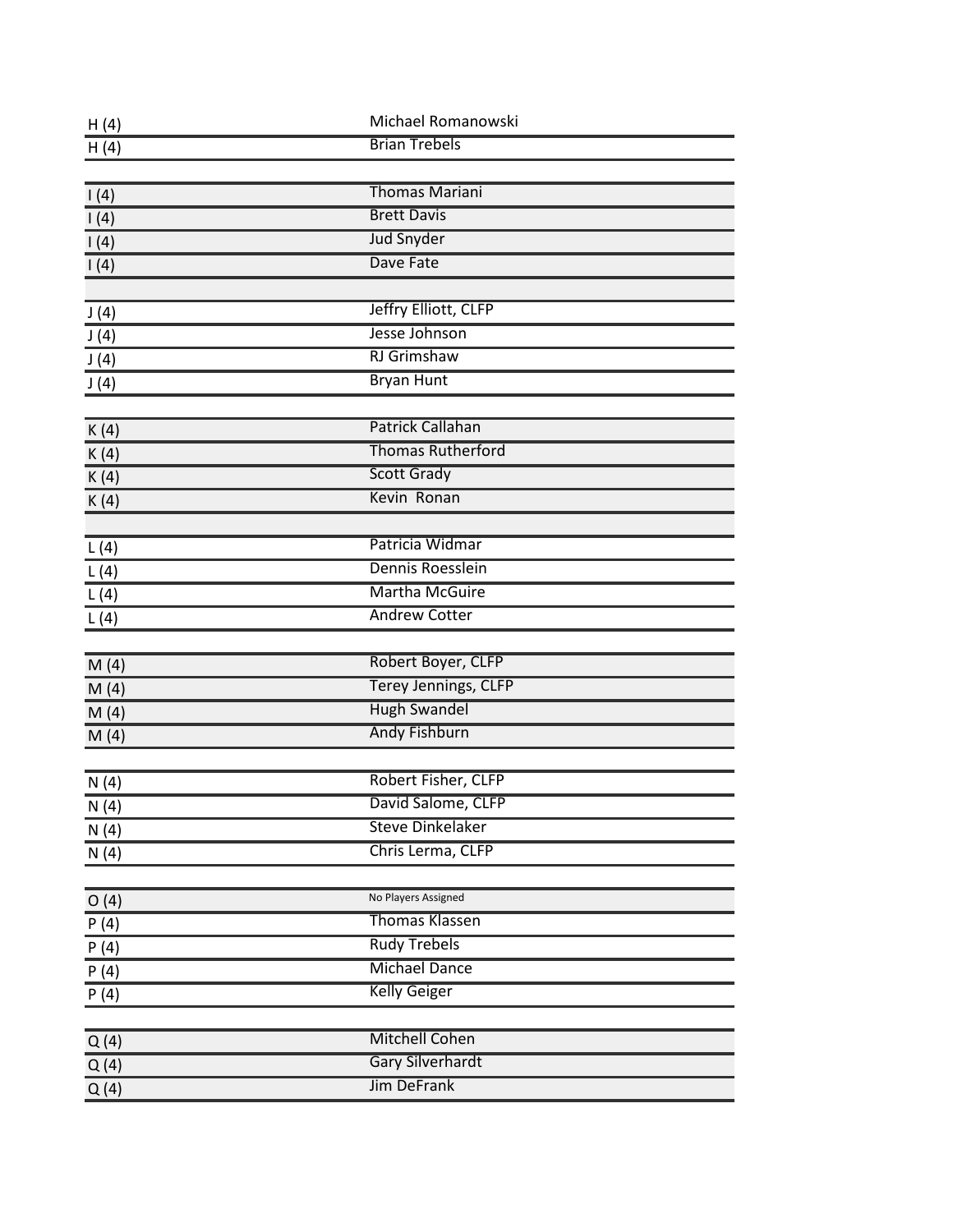| Q(4)     | <b>Ricardo Rios</b>        |  |
|----------|----------------------------|--|
|          |                            |  |
| R(4)     | <b>Andrew Sidery</b>       |  |
| R(4)     | <b>Kristian McCausland</b> |  |
| R(4)     | <b>Colin Dawe</b>          |  |
| R(4)     | <b>Chris Tobey</b>         |  |
|          |                            |  |
| T(4)     | <b>Brian Madison</b>       |  |
| T(4)     | <b>Brent Trebels</b>       |  |
| T(4)     | <b>Troy Lock</b>           |  |
| T(4)     | <b>Patrick Tatarek</b>     |  |
|          |                            |  |
| U(4)     | <b>Edward Hetherington</b> |  |
| U(4)     | James Elwood               |  |
| U(4)     | <b>John Evans</b>          |  |
| U(4)     | <b>Christopher Pagano</b>  |  |
|          |                            |  |
| W(4)     | <b>Kenneth Collins</b>     |  |
| W(4)     | Lewis Cohn                 |  |
| W(4)     | <b>Crit DeMent</b>         |  |
| W(4)     | <b>Michael Maiorino</b>    |  |
|          |                            |  |
| X(4)     | Daniel Krajewski           |  |
| X(4)     | <b>Robert Rinaldi</b>      |  |
| X(4)     | <b>Pem Hutchinson</b>      |  |
| X(4)     | <b>Daniel McKew</b>        |  |
|          |                            |  |
| Z(4)     | Zack Marsh, CLFP           |  |
| Z(4)     | <b>Julie Marsh</b>         |  |
| Z(4)     | <b>Allen Snelling</b>      |  |
| Z(4)     | <b>Erik Cook</b>           |  |
|          |                            |  |
| A1(4)    | <b>Dennis Smith</b>        |  |
| A1 $(4)$ | Jeffrey Teucke             |  |
| A1(4)    | <b>Edward Flynn</b>        |  |
| A1 $(4)$ | <b>Robert Cobleigh</b>     |  |
|          |                            |  |
| A2 $(4)$ | <b>Kevin Kepp</b>          |  |
| A2 $(4)$ | <b>Ryan Bauer</b>          |  |
| A2 $(4)$ | <b>Donald Campbell</b>     |  |
| A2 $(4)$ | <b>Steve Grosso</b>        |  |
|          |                            |  |